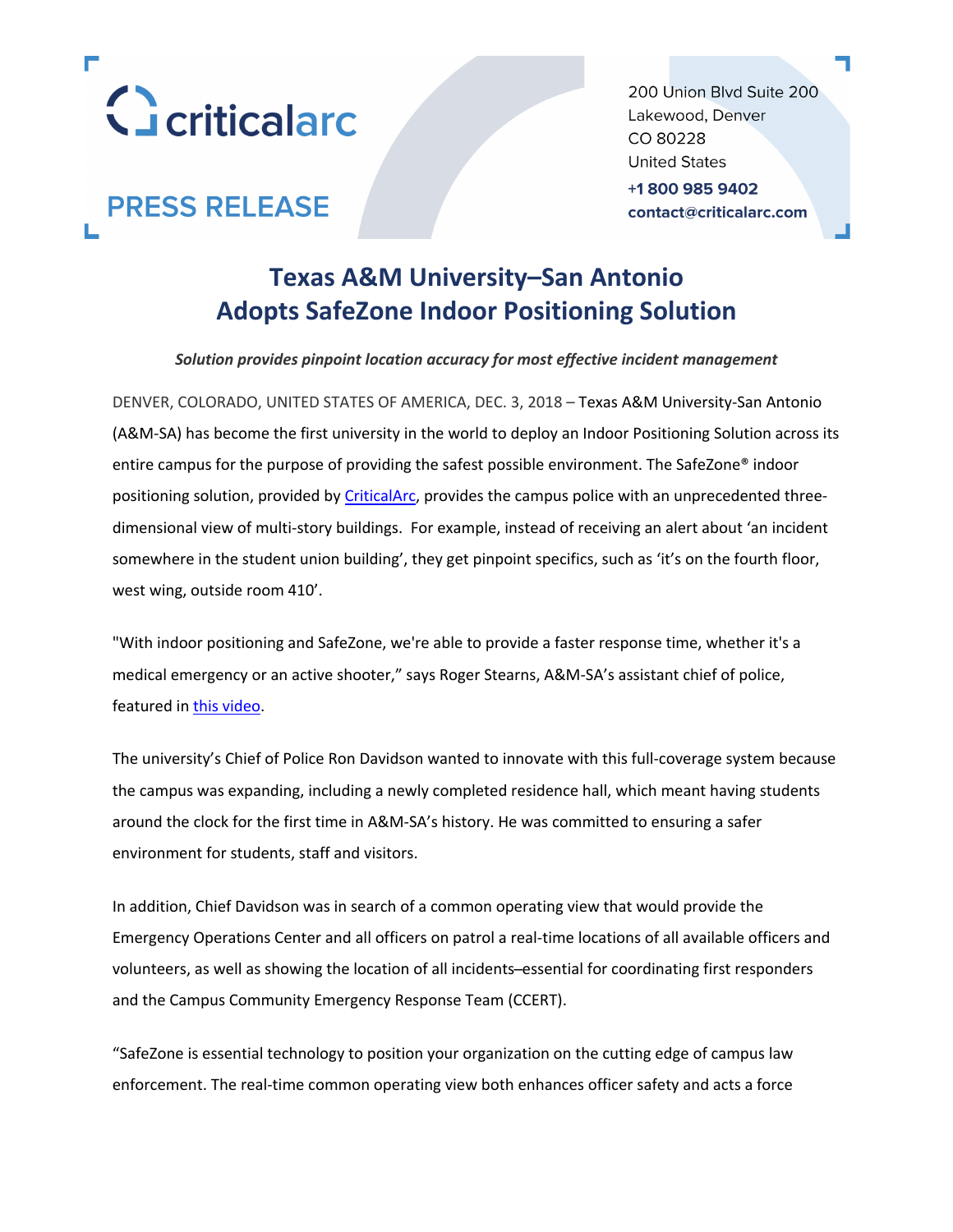multiplier. Plus, the entire police department benefits from advanced features such as heat mapping and incident playback to optimize performance," Davidson said.

Texas A&M-San Antonio has adopted the indoor positioning solution as a standard and will deploy it in all future buildings on campus. The solution is fully supported by the University's Information Technology Department and has been assessed for additional applications to enhance the student experience including wayfinding and research by academics in the newly completed Science and Technology Building.

SafeZone was easy to deliver with no disruption to the campus. It was deployed in a matter of weeks during the summer break. "The process to get the SafeZone indoor positioning solution deployed is a simple one, as it's a wireless installation and easy to maintain," added Stearns. In addition, organizations can install wireless, wearable duress alarms able to pinpoint anyone anywhere on campus as an alternative to fixed, expensive, wired panic alarms.

Among other capabilities, SafeZone allows users to get the most rapid help simply by activating an alert, using an app or a wearable duress alarm. As soon as the alert is triggered, the location and details of the user are streamed to the monitoring team, allowing officers to coordinate a smarter, more targeted response. By enabling responders to visualize the precise location of an incident, anywhere on campus, SafeZone is much more powerful than traditional, fixed panic alarms and blue light telephones, which are more expensive to install and less accurate in operation.

Glenn Farrant, Chief Executive Officer, CriticalArc, notes; "I'm delighted by the close partnership between A&M-SA and CriticalArc resulting in this ground-breaking implementation of the SafeZone public safety solution. Chief Davidson and his team are at the forefront of using this technology and we are pleased to be helping them improve the quality of life, and the learning experience, for everyone on their campus."

SafeZone is operational in more than 80 countries worldwide, and the indoor positioning solution is commercially available worldwide for a range of university, hospital, enterprise and finance applications.

**--ENDS--**